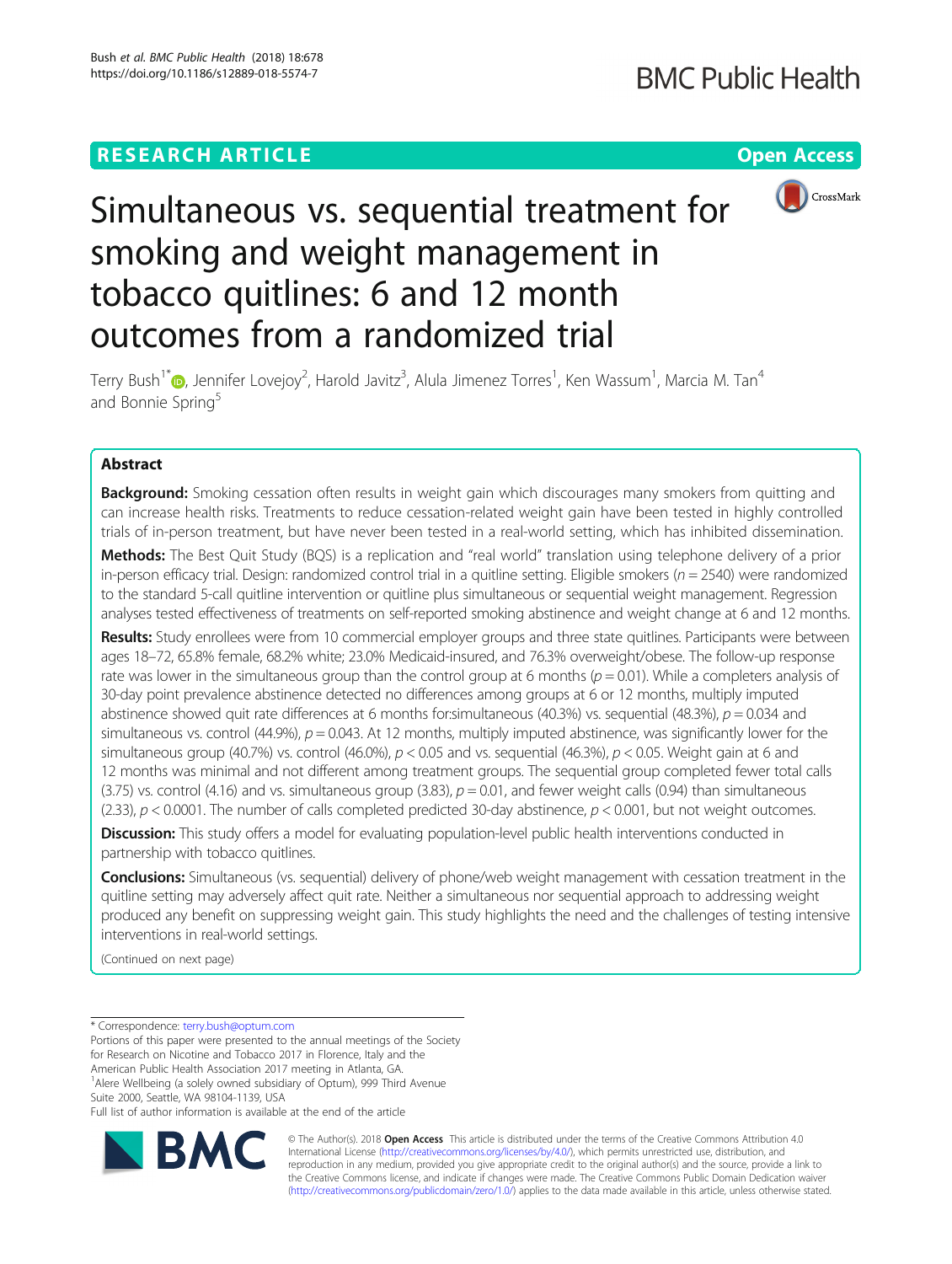(Continued from previous page)

Trial registration: ClinicalTrials.gov Identifier: [NCT01867983](http://www.ncbi.nlm.nih.gov/pubmed/27443485). Registered: May 30, 2013.

Keywords: Smoking, Weight management, Quitlines

# Background

Cigarette smoking and obesity are the leading causes of preventable morbidity and mortality in the U.S [\[1,](#page-11-0) [2](#page-11-0)]. Even though quitting smoking leads to long term improvements in health and reduction in cancer and heart disease risk, cessation can lead to weight gain and obesity-related co-morbidities [[3,](#page-11-0) [4](#page-11-0)]. Over an 8-year period, the average smoker who quits gains 8.8 (sd 6.4) kg of weight attributable to abstaining from tobacco, with highest weight gains observed among those with higher body mass index (BMI; 10.2–19.4 kg) [\[5](#page-11-0)]. Up to 10% of ex-smokers gain in excess of 10 kg  $[6-8]$  $[6-8]$  $[6-8]$  $[6-8]$ .

Weight gain or the fear of weight gain can impede smoking cessation efforts. Therefore, several studies have been conducted to determine the impact on both tobacco abstinence and suppression of excess weight gain of adding weight management to tobacco cessation counseling [[9](#page-11-0)–[11](#page-11-0)]. In one study, Spring et al. evaluated whether adding a weight management intervention to a cessation program improved weight outcomes without harming the quit rate [\[11\]](#page-11-0). That trial showed that a sequential approach (weight management after smoking cessation) was more effective at suppressing weight gain than either simultaneous delivery of tobacco cessation and weight counseling or tobacco cessation counseling alone. Adding weight management did not reduce smoking abstinence. The Spring et al. study enrolled women only and offered an in-person, group-based intervention with provision of meal replacements. Provision of in-person treatment and meal replacement limits the treatment's scalability and may explain its lack of widespread dissemination.

The effectiveness of delivering weight management treatment sequentially or simultaneously with tobacco cessation coaching needed to be tested at a population level. Quitlines provide a natural population-based laboratory to test approaches to help people quit smoking and control their weight. Moreover, two thirds of smokers who call quitlines are overweight or obese, and two thirds are concerned that quitting smoking will cause them to gain weight [[12](#page-11-0)]. Understanding how to optimize both smoking cessation and weight gain reduction in the quitline setting is an important public health priority. Thus, the current study tests the impact of adding an evidence-based weight management intervention simultaneously with or sequentially after cessation treatment delivered via telephone quitlines. The study–called the Best Quit Study (BQS)–was modeled on Spring et al.'s successful efficacy trial and is the first attempt to replicate those findings using widely available phone and web-based behavioral programs. The primary objectives of this randomized controlled trial were to examine, in the context of a quitline setting, whether adding weight management calls to smoking cessation counseling reduces weight gain without harming cessation outcomes, and whether outcomes differ depending on whether weight counseling calls are delivered simultaneously

## **Methods**

The BQS methods, study measures and interventions are described comprehensively in the published protocol paper [[13\]](#page-11-0) and reviewed briefly below. Research activities and human subjects' protocols were approved by the Western Institutional Review Board and overseen by a Data Safety and Monitoring Board (DSMB). The study began in 2013 and ended in 2017.

with tobacco cessation treatment or afterward (sequentially).

## Setting

This study was implemented by Alere Wellbeing which provides tobacco quitline services to over 350,000 tobacco users per year in 26 states and over two hundred employer groups and health plans. In 2015 more than 400,000 people nationwide used a state quitline [\[14](#page-11-0)]. Alere Wellbeing also provides a phone/web based weight management program (Weight Talk®).

## Recruitment, eligibility and screening

Study participants were recruited from three state quitlines (Indiana, Maryland and North Carolina) and 10 commercial (employer-provided) quitlines and were screened for eligibility during registration with the quitline from August 2013 to December 2014. Participants were eligible if they were 18 years of age or older, had a body mass index  $(BMI)$  > = 18.5, smoked at least 10 cigarettes per day (cpd), wanted to quit smoking within 30 days and could speak and read English. We excluded those who smoked fewer than 10 cigarettes per day to match the eligibility criteria from the prior efficacy trial. Exclusion criteria were: pregnant, current substance abuse or psychosis, current diabetes, history of an eating disorder, recent or planned surgery for obesity, lack of internet access, unavailable for any two week period of time over the next six months or did not want to receive ten coaching calls.

# Consent, randomization and assessment

Candidates who met eligibility requirements and expressed interest in a research study about smoking and weight were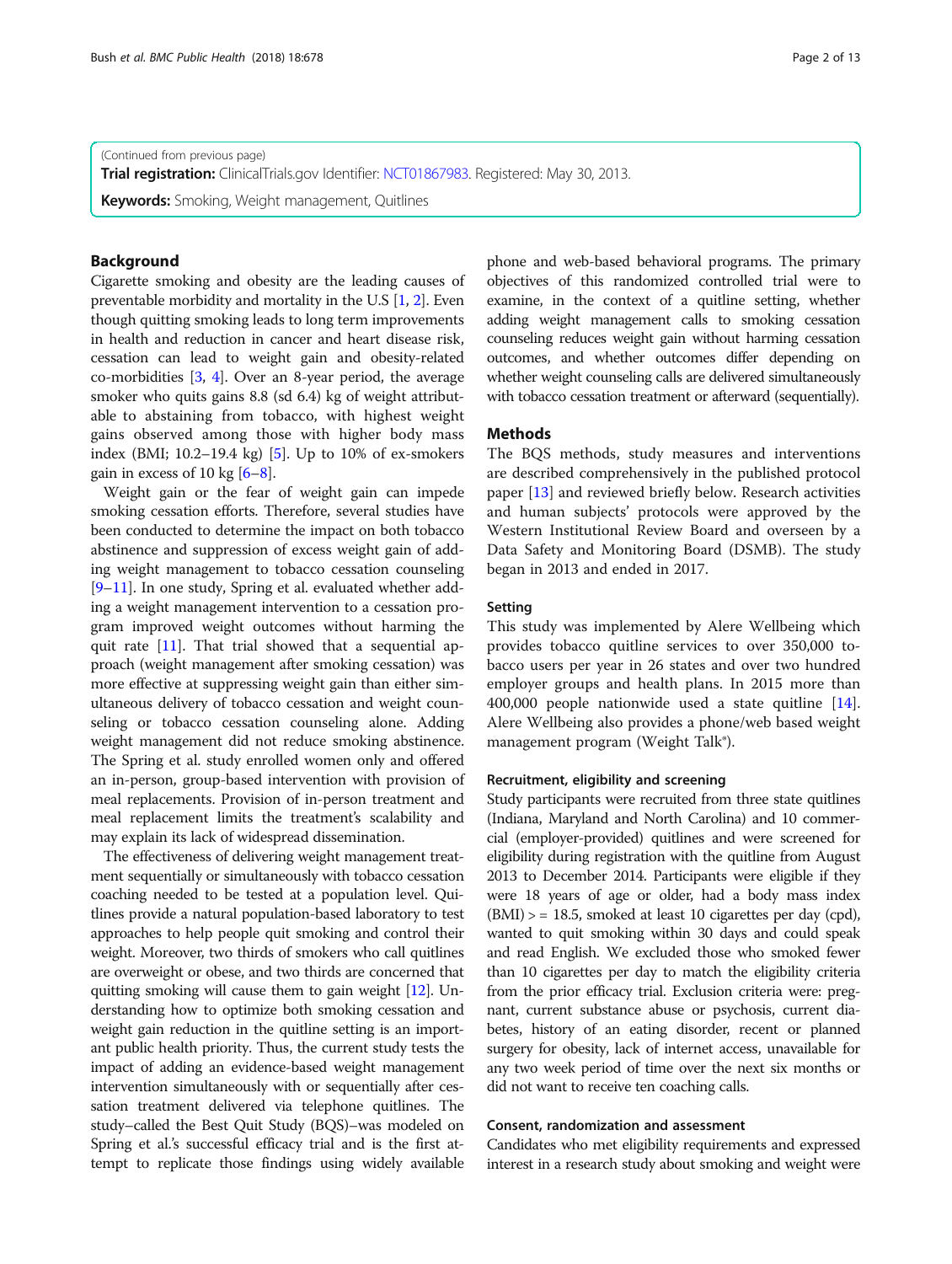transferred to a quit coach who described the study and obtained verbal informed consent to participate, while remaining blind to treatment assignment. Requiring written consent would have placed additional burden on participants, delayed treatment initiation and reduced the generalizability of study findings. We received approval from the Western Institutional Review Board to collect verbal consent. A random number generator allocated individuals to one of three treatment groups (cessation alone, simultaneous cessation and weight or sequential cessation followed by weight). A coach informed participants of what to expect during treatment and proceeded to deliver the content for the first session. Coaching calls were recorded and monitored throughout the study. Process and outcome data were collected at 6 and 12 months via web survey, by phone or by mail (see data collection below).

#### Participants

Figure [1](#page-3-0) shows the CONSORT diagram for this study. Of the 8806 smokers screened, 5082 were eligible and invited to the study; 3084 were interested and listened to the informed consent; 2560 consented and 2540 were randomized. Individuals  $(n = 3724)$  were excluded for the following reasons: smoked fewer than 10 cpd, low BMI defined as weight in kilograms divided by the square of the height in meters), current eating disorder, prior or planned weight loss surgery, no access to the internet, unavailable for two or more weeks or did not want to receive 10 coaching calls. Twelve individuals were later removed from the study when it was discovered that they did not satisfy the original exclusion criteria, leaving 2528 participants for analysis.

## Intervention and control arm procedures

When a smoker called the quitline and enrolled in the standard 5 call counseling program, a registration agent collected demographic and smoking data and assessed the participant's interest in the study. Those who wanted to hear more about the study were transferred to a coach who described the study and collected additional baseline data. Those who met study criteria and provided verbal informed consent to participate were randomized to treatment group and received their first counseling session. Smokers in all study arms received 10 coaching calls plus additional calls if requested. Coaches made several attempts per day over five different days to reach study participants to complete each of their 10 planned counseling sessions. Treatment was participant-focused, so the timing of each call varied by participant needs. The first "inbound" call was initiated by the smoker; "proactive" calls 2–10 were initiated by the coach. All participants could phone in to the quitline for additional support at any time. Those unscheduled calls were classified as 'ad hoc' calls. As shown in Fig. [2](#page-4-0),

the cessation only treatment group (control) received five standard quitline cessation calls followed by five healthy living program calls. The simultaneous group received five calls that combined cessation and weight management content followed by five healthy living program calls. The sequential group received five standard quitline cessation calls followed by five weight management calls. The healthy living calls acted as a contact control to equalize the number of contacts with a coach across all three groups. For the simultaneous group, since the second call in the weight program required a Registered Dietitian (RD), a quitline coach completed the standard tobacco content and then transferred the participant to an RD. This transfer was not needed for the sequential weight treatment. On the treatment calls for the simultaneous group, coaches were asked to integrate coaching elements applicable to both smoking cessation and weight management (e.g. offering strategies for choosing healthy foods, getting more physical activity and reducing stress). We anticipated that the counseling calls might be slightly longer (but not double) for simultaneous calls 1–5 than standard treatment because coaches were covering two content areas. Generally, the standard 5-call cessation program takes about two months to complete depending on participants schedule and preferences and timely response to the proactive coach-initiated calls. The additional five calls (Weight or Healthy Living control calls) took an additional 2–3 months to complete. The majority completed all 10 calls within 5 months.

# Standard tobacco treatment

Cessation treatment for all groups was the quitline intervention, which includes 5 counseling sessions with a coach plus unlimited call-ins to the quitline for help at any time, an interactive web intervention and a mailed Quit Kit containing a printed guide [[15](#page-11-0)]. The guidelines-based counseling for smokers involved developing a quit plan, discussing and selecting medications, and devising quit strategies including creating a tobacco-free home; stress management, problem solving, behavioral skills training, and relapse prevention once abstinent [\[16,](#page-11-0) [17\]](#page-11-0). Counseling content is based on Social Cognitive Theory [[17](#page-11-0)] and utilizes cognitive behavioral therapy, motivational interviewing techniques, problem solving and relapse prevention theory [[18](#page-11-0)]. During this study, all of the participating quitlines also offered free nicotine replacement therapy (NRT) in the form of patch, gum and/or lozenge (0–8 weeks), depending on the contract and appropriateness based on the participant's medical condition. Quitlines have been shown to be an effective and cost effective treatment for smokers [\[16\]](#page-11-0).

## Weight management treatment (weight talk®)

Alere Wellbeing's weight management program (Weight Talk®) was modified for the present study to include a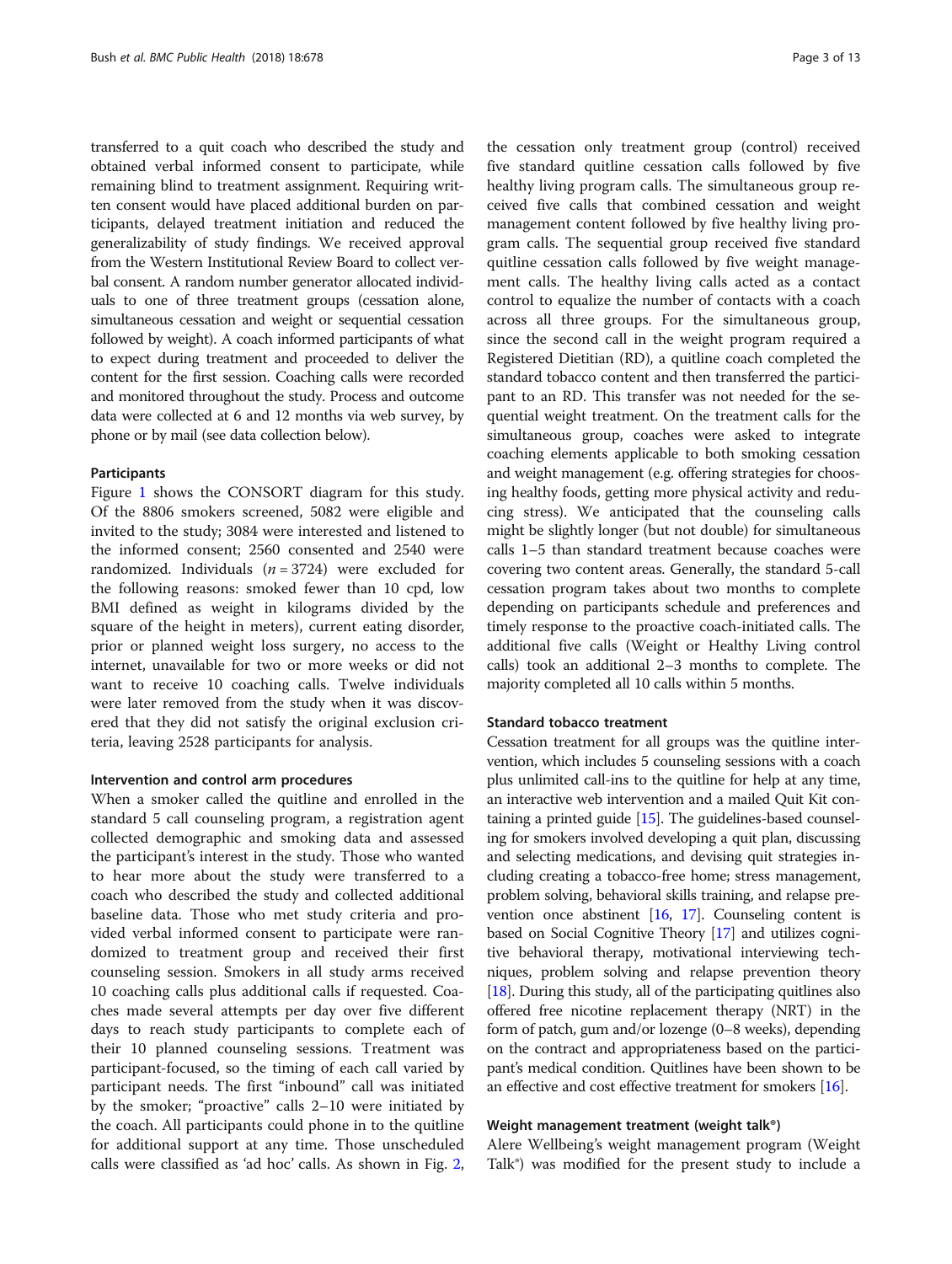<span id="page-3-0"></span>

reduced number of calls and to focus on weight gain prevention rather than weight loss. Thus, the weight management program involved 5 counseling calls offered by coaches and RDs, mailed materials and access to a web-based weight management program with on-line tracking forms, goal setting and educational components. Coaches encouraged participants to set diet, physical activity, and weight goals, regularly self-monitor their weight, dietary intake (e.g. calories), stress, and physical activity level. The second call of the weight management intervention (call 2 for simultaneous, call 8 for sequential) was delivered by an RD and covered topics on calorie reduction strategies and the rationale for why and how to reduce caloric intake. An RD was required for this call because of the higher level skills needed to help participants reduce their daily calorie consumption by approximately 300 cal, the amount that is likely to offset potential weight gain from a lower metabolism associated with smoking cessation. Our weight management program is grounded in Social Cognitive Theories and utilizes dietary and physical activity behavior change interventions proven to be efficacious in producing weight loss [[19](#page-11-0)–[22\]](#page-11-0). The dietary component was based on the DASH (Dietary Approaches to Stop Hypertension) eating plan [\[23\]](#page-11-0). Physical activity recommendations came from the American College of Sports Medicine and the Physical Activity Guidelines for Americans developed by the US Department of Health and Human Service [[24](#page-11-0)].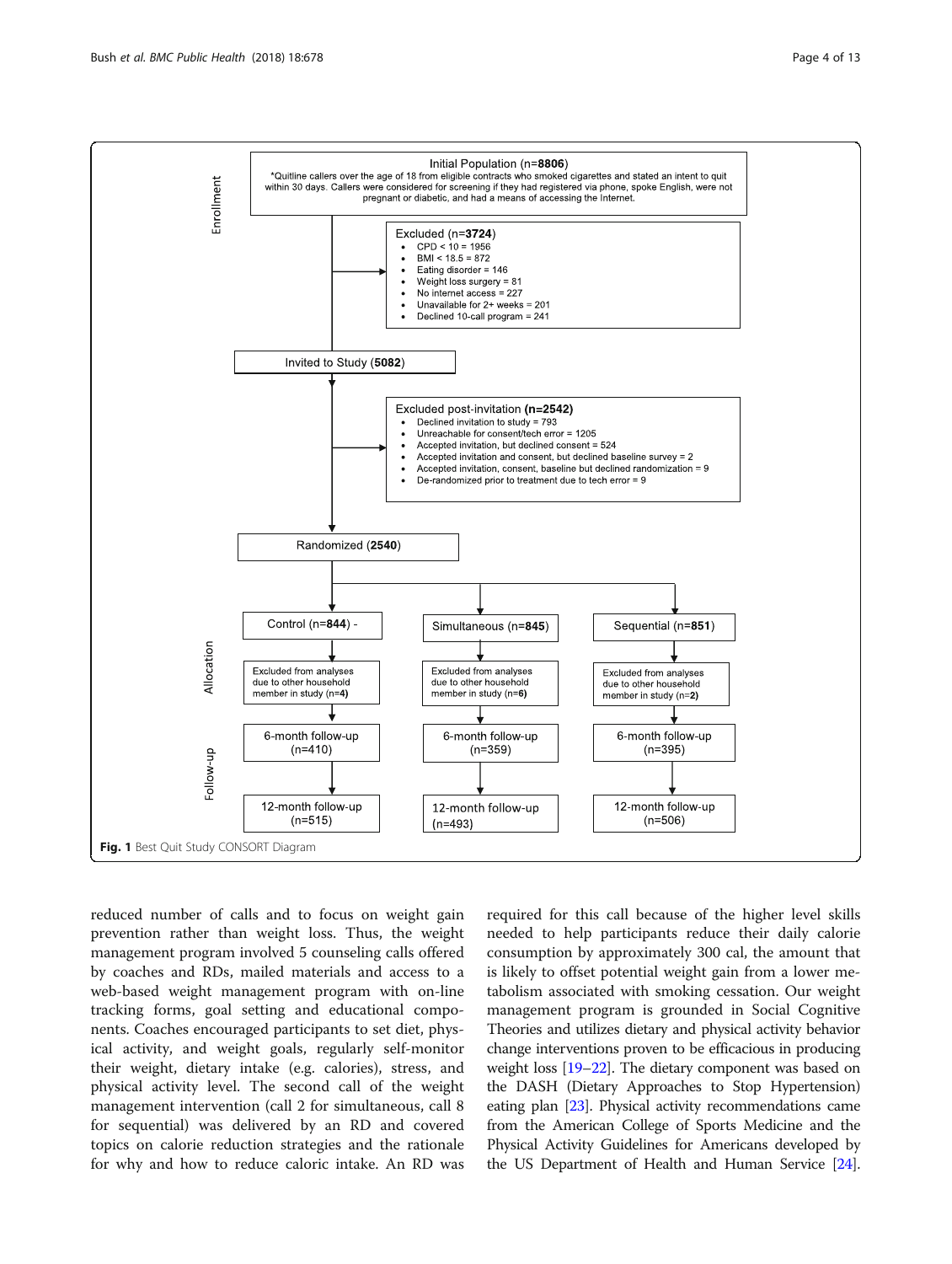<span id="page-4-0"></span>

| <b>Call Number</b> | <b>Standard Care</b> | Sequential | <b>Simultaneous</b> |
|--------------------|----------------------|------------|---------------------|
| Call 1             | Tob                  | Tob        | Tob/WT              |
| Call 2             | Tob                  | Tob        | Tob/WT (RD)*        |
| Call 3             | Tob                  | Tob        | Tob/WT              |
| Call 4             | Tob                  | Tob        | Tob/WT              |
| Call 5             | Tob                  | Tob        | Tob/WT              |
| Call 6             | HL.                  | <b>WT</b>  | <b>HL</b>           |
| Call 7             | <b>HL</b>            | <b>RD</b>  | <b>HL</b>           |
| Call 8             | HL.                  | <b>WT</b>  | <b>HL</b>           |
| Call 9             | HL.                  | <b>WT</b>  | <b>HL</b>           |
| Call 10            | <b>HL</b>            | <b>WT</b>  | <b>HL</b>           |

Fig. 2 Typical five-call quitline schedule (Tob) with the added weight (WT) or healthy living (HL) calls<sup>1</sup>. Registered Dietician (RD) delivered the 2nd weight call<sup>2</sup>. 1. Individuals can call into the quitline for additional help at any time. 2. In the simultaneous group, a coach delivered the tobacco content and then transferred the call to an RD for the weight content

The stress reduction component focuses on identifying and controlling stressful situations, finding and practicing coping skills and monitoring progress.

## Healthy living program calls

The 5 healthy living (control) calls addressed sun protection, flu prevention, pedestrian safety, disaster preparedness and home energy savings. Call content was meant to be neutral, in that coaches did not discuss tobacco or weight.

## Coaches and training

Interventions were delivered by experienced quitline coaches and RDs. Coaches who provided an intervention (tobacco, weight management, and/or healthy living) were trained to deliver that intervention. RDs were board certified and experienced. For all coaches, the training included reviewing the treatment manual, listening to tape recorded 'mock' calls and practicing the intervention content via role-plays. Coaches followed a structured pattern of counseling which covered specific intervention topics visible to coaches via their on-line coaching application. If a participant wanted to discuss tobacco cessation during calls devoted to weight management or healthy living, coaches were instructed to deliver the scheduled intervention content first and then deliver the tobacco content and record this portion of the call as an 'adhoc tobacco'.

# Fidelity monitoring

Research staff listened to recorded calls from each coach and from each content area (Tobacco, Weight, Healthy Living) and provided feedback to ensure that coaches delivered the treatment as intended. Coders from the research team rated 222 calls throughout the trial to ensure compliance with the interventions and prevent drift. Staff created a study specific fidelity measure to

evaluate four aspects of coaching quality using a 1–5 rating where  $1 =$  Extremely poor,  $3 =$  As expected,  $5 =$  Excellent. The topics were: 1) Therapeutic Nonspecifics: Was the call facilitated well and with good rapport? 2) Tobacco and Non-Tobacco Content: Was the correct Tobacco or Healthy Living call content delivered? 3) Weight Content: Was the correct Weight Intervention call content delivered? 4) Contamination: Was content from an incorrect condition delivered? (e.g., Healthy Living Content on a Tobacco call, Weight content on a Tobacco only call). The criterion for adequate fidelity was set at a rating of 3 or higher. Average scores were: 3.42 for Therapeutic Nonspecifics, 3.34 for correct Tobacco and Healthy Living content, 3.41 for correct Weight intervention content, and 4.69 for absence of Contamination. Contamination occurred on only one occasion when a coach mistakenly began to discuss weight on a tobacco only call, but quickly realized his error and refocused the session on tobacco cessation. A booster training of all coaches occurred one time early in the study when fidelity fell below 80% of our compliance threshold of 3.

## Data collection

Participants' demographic, smoking, and weight characteristics were collected during quitline registration (by a quitline agent). Baseline information was collected by a coach prior to randomization. Process and outcome data were collected at 6 and 12 months post-randomization by the survey team who were blinded to treatment arm. Participants could earn up to \$110 for completing surveys (\$30 for baseline; \$35 for 6 month, \$35 for 12 month and \$10 for early completion of the 12 month web survey). Two weeks prior to the 6 and 12 month target dates, participants were sent an email with a link to the survey. Survey non-responders were sent reminder emails and those still nonresponsive were contacted by phone. Survey staff attempted telephone outreach for at least 11 days and left several voice messages asking the non-responding participant to call the quitline. Individuals who still did not respond were sent a mailed copy of the survey with a stamped return envelope. Those who failed to return the mailed survey within two weeks were sent a short form survey asking only four questions (satisfaction, tobacco status, cpd and current weight). The envelope stated that compensation was enclosed (a \$2 bill was enclosed with the survey). Among the 1514 who completed the 12 month survey, 32.6, 29.6 and 30.0% of control, sequential and simultaneous groups respectively, completed the web survey; 62.0, 67.1 and 65.6% completed the survey by phone or mail and 5.4, 3.4 and 4.5% returned the short survey.

## Response rate

Survey response rate at 6 months was significantly lower for simultaneous treatment (42.8%) as compared to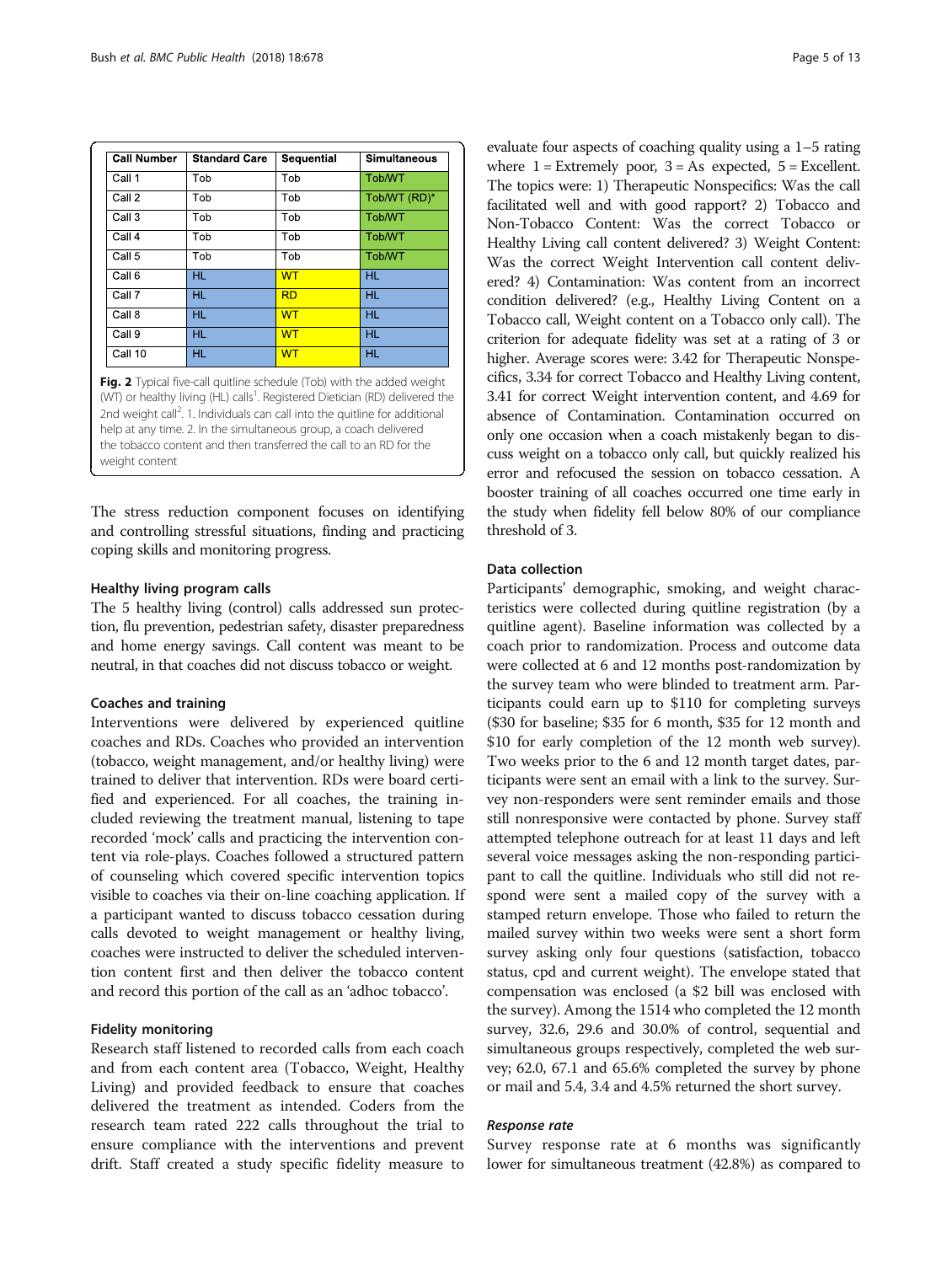cessation only (48.8%),  $p = 0.01$ , but did not differ from sequential treatment (46.5%),  $p = 0.12$ . Response rates at 12 months were similar across groups; 61.3% for controls, 59.6% for sequential and 58.8% for simultaneous groups,  $p = 0.55$ .

# Utilization of treatment

In addition to self-reported data, treatment utilization was collected by Alere and included type and number of counseling calls completed (scheduled and participant initiated calls). Ad-hoc calls initiated either as a change of topic during a scheduled call or as separate participant initiated calls for assistance were tracked and labeled by content (Tobacco, Weight, and Healthy Living). We aimed for all participants to complete 10 calls: the five quitline counseling calls (tobacco) and the five group specific coaching calls (five weight management or five healthy living). Call 1 lasted 28, 29 and 39 min for control, sequential and simultaneous group, respectively. Calls 2–5 lasted about 13 min per call for control and sequential groups (tobacco content) and 16–22 min for the simultaneous group (tobacco/weight content). The RD call averaged 22 min for simultaneous group and 20 min for sequential group. Calls 6–10 lasted about 7 min per call for the control and simultaneous groups (the healthy living calls) and 15–20 min per call for the sequential weight calls. The number of adhoc calls also varied by group (six adhoc calls for controls, six for the sequential group and 10 for the simultaneous group). These adhoc calls averaged 84, 107 and 180 min, respectively for controls, sequential and simultaneous groups.For the simultaneous group, if content for call 2 could not be delivered in a single session (tobacco content followed by direct transfer to an RD) then a separate call initiated by the RD was needed and if completed, it was added to the total calls. Total 'tobacco calls' was the sum of all calls that included a tobacco intervention (i.e., both tobacco only calls and calls that combined a tobacco and weight intervention). Similarly, total 'weight calls' was the sum of all calls that included a weight intervention.

The simultaneous group completed fewer tobacco calls compared with controls and sequential  $(p < 0.001)$  but more weight calls than sequential  $(p < 0.0001)$  since these were integrated within the initial tobacco treatment calls. The sequential group completed fewer calls overall (Tobacco + Weight calls) than simultaneous Tobacco/Weight + Healthy Living calls) or controls (Tobacco + Healthy Living calls);  $p = 0.01$ .

# Study measures

Self-reported data obtained for this study were collected using standardized validated measures (where available) that have been used to assess tobacco use and cessation outcomes as well as demographic and weight related

data in prior research studies [[11,](#page-11-0) [25](#page-11-0)]. Screening data collected by a registration agent when a smoker called into the quitline included standard demographic and tobacco use questions (e.g. age, gender, chronic disease status, readiness to quit) plus study specific eligibility questions (e.g. cpd, height, weight, history of eating disorder, weight loss surgery, access to internet; reachable for next six months and willingness to take five additional counseling calls). Registration took about 10 min to complete. Baseline data collected by a coach took 3–4 min to gather responses to nine questions (race, ethnicity, education, marital status, depression/anxiety, if dieting, level of weight concerns and confidence in avoiding weight gain). The latter two questions were: "How concerned are you about gaining weight after quitting" and "How confident are you that you can avoid gaining weight while staying quit?" A score of 6 or higher using a 10 point scale  $(1 = Not at all and 10 = Extremely)$  was considered to reflect moderate weight concerns. Individuals were categorized as normal weight, overweight or obese using standard BMI cutoffs [\[26\]](#page-11-0). Depression and anxiety were measured with four questions using a 4-point scale where  $0 = Not$  at all and  $3 = Nearly$  every day to assess symptoms of anxiety, dysphoria, and anhedonia [[27](#page-11-0)]. Content of the 6 and 12 month surveys included self-reported: duration of "no puff" abstinence, type and amount of tobacco used, cessation medications used, symptoms of depression or anxiety, satisfaction with the quitline, satisfaction with the study, current weight, and physical activity level (days/week and minutes/day of moderate physical activity in the past week).

## Primary outcomes of the study

Primary outcomes were self-reported 30-day multiply imputed (MI) point prevalence abstinence (ppa) and change in weight at 6 months. Weight change was calculated as follow-up weight minus baseline weight and percent change (follow-up weight divided by baseline weight). Secondary outcomes were self-reported 30-day ppa where missing is coded as smoking and 30-day observed ppa (OBS) and change in weight among survey respondents at 6 and 12 months. Other outcomes were reduction in number of cigarettes smoked and satisfaction with treatments.

The original proposal was to conduct two sets of comparisons: 1) a test of the combined treatment groups against the control group, 2) a test of one treatment group against the other treatment group. Due to implementation issues (discussed below) we made a slight change and rather than combining the two treatment groups together in the regressions (i.e., have a single indicator variable for any weight management treatment) we allowed each weight management treatment group to have its own indicator variable in the regression and then tested for the combined statistical significance of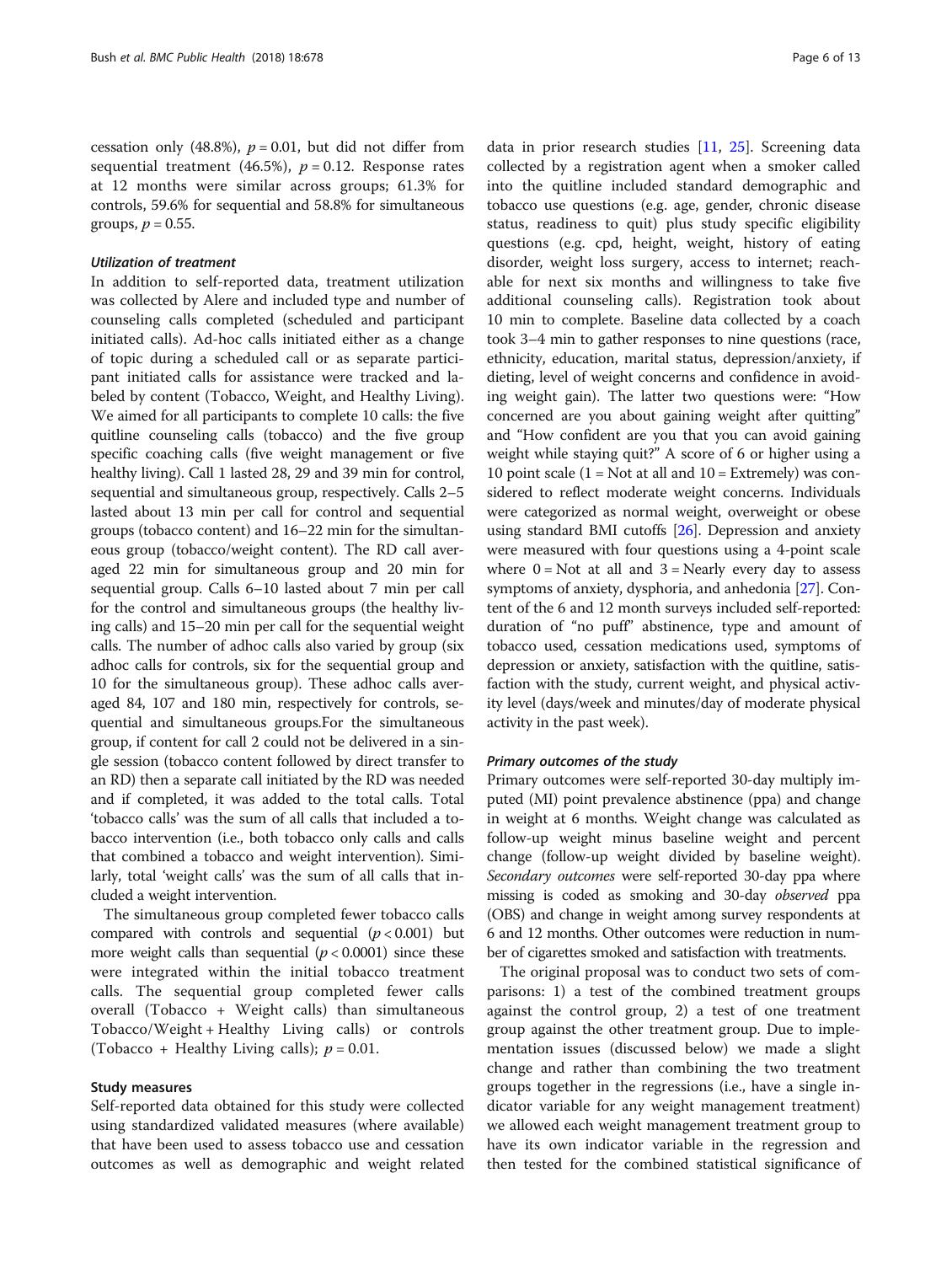the regression coefficients for the two indicators (using a Wald chi-square test with 2 df).

#### Extreme outliers of self-reported weight

In this study we relied upon a person's accuracy in estimating their current weight at baseline, 6 and 12 months and correctly documenting this report in the online, mailed or phone surveys. It is possible that our methods allowed for participant and/or data collection error. We therefore looked for extreme outliers defined as a clinically unusual change in weight of 22.7 kg (50 pounds) or greater over a 6 month period or 45.3 kg (100 pounds) or greater over 12 months and excluded these data from the analyses of weight. Thus, we omitted 28 participants from the 6 month and 10 from the 12 month analyses. There were no differences among treatment groups on number of outliers excluded. We then analyzed the data with and without these extreme outliers and again found no significant differences by treatment condition on change in weight. Excluding outliers changed the average percent weight gain by less than .02% across all groups, and by no more than .43% for any individual group.

#### Statistical analysis

Hypotheses were based on the previous efficacy findings in which the sequential group reported significantly less weight gain than cessation only or the simultaneous group  $[11]$  $[11]$ . Thus, we hypothesized that: 1) the sequential group would have lower cessation related weight gain than the control or simultaneous groups and 2) cessation rates would not be statistically significantly different across groups. We pre-defined treatment success as a significant improvement relative to the control group in either 30-day abstinence or weight suppression at 6 or 12 months, without harming the other outcome.

The primary analysis approach for testing the effectiveness of weight management treatment groups on cessation was logistic regression with separate indicators for each treatment group followed by Wald's test that both treatment group regression coefficients were zero. Analyses of cessation were conducted separately at 6 and 12 months in three ways: 1) on the set of responders to follow-up (i.e., all available respondents for whom we know the cessation outcome; (OBS)), 2) assuming that non-responders (lost to follow-up) were current smokers (imputing missing = smoking), and 3) using multiply imputed values for missing cessation status (MI). Assuming missing data to be indicative of relapse is a standard method used in population-based smoking cessation studies. It is based on the assumption that relapsers are less likely to respond to follow-up surveys due to their disengagement from the quitting process. We recognize that it is overly deterministic. Because there is little evidence concerning the accuracy of this method, we have included it as one of three approaches to calculating the abstinence rate. We used a two-sided hypothesis test to identify any statistically significant effect on cessation or weight outcomes. We addressed missing weight values using multiple imputation as well as sensitivity analyses with different assumed amounts of weight gain for non- responders. Regressions were conducted for all participants and separately for relapsers and quitters. Analyses for both smoking and weight outcomes included indicators for each treatment group. For the outcome of smoking, the covariates were baseline BMI, gender, age, cpd, time to first cigarette, confidence in quitting, depressive symptoms and state vs. commercial quitline. These covariates have been shown to impact smoking cessation [[28](#page-11-0)]. For the outcome of weight gain, the covariates were baseline BMI, gender, age, cpd, depressive symptoms, weight concerns, confidence in avoiding weight gain, and state vs. commercial quitline.

Preliminary analyses included summary statistics (mean, standard deviation, skewness, kurtosis, range), cross tabulations of baseline variables and outcomes versus group, correlations among variables, and tabulations of outcome variables versus time. Standard regression diagnostics included examination for heteroscedasticity, outliers, observations with large leverage, observations with large influence, and normality of residuals (where appropriate). Plots (such as residuals versus covariates and residuals versus fitted values) were examined for the model fit. For all outcomes we conducted a 2 degree of freedom test for any difference between groups, and also tested for any differences between each pair of groups. We also explored the interaction of treatment group and select covariates shown above on abstinence and percent change in weight. We conducted descriptive analyses of other data including treatment utilization, defined as number of counseling sessions completed per type of content delivered (Tobacco, Weight or Healthy Living).

# Results

## **Participants**

There were no significant demographic differences among the groups. Randomized participants were 66% female, 68% white, 23% Medicaid-insured, 76% overweight/obese and between the ages of 18 and 86 and mean age =  $43.2 \pm 12.2$  [[29](#page-12-0)].

# Smoking abstinence

As shown in Table [1](#page-7-0), the primary 6 month smoking outcome of multiply imputed 30-day ppa was not significant overall ( $p = 0.08$ ). Bivariate analyses showed that the simultaneous group had significantly lower multiply imputed abstinence than control ( $p = 0.04$ ) and sequential treatment ( $p = 0.03$ ). Similarly, using missing = smoking, the simultaneous group again had significantly lower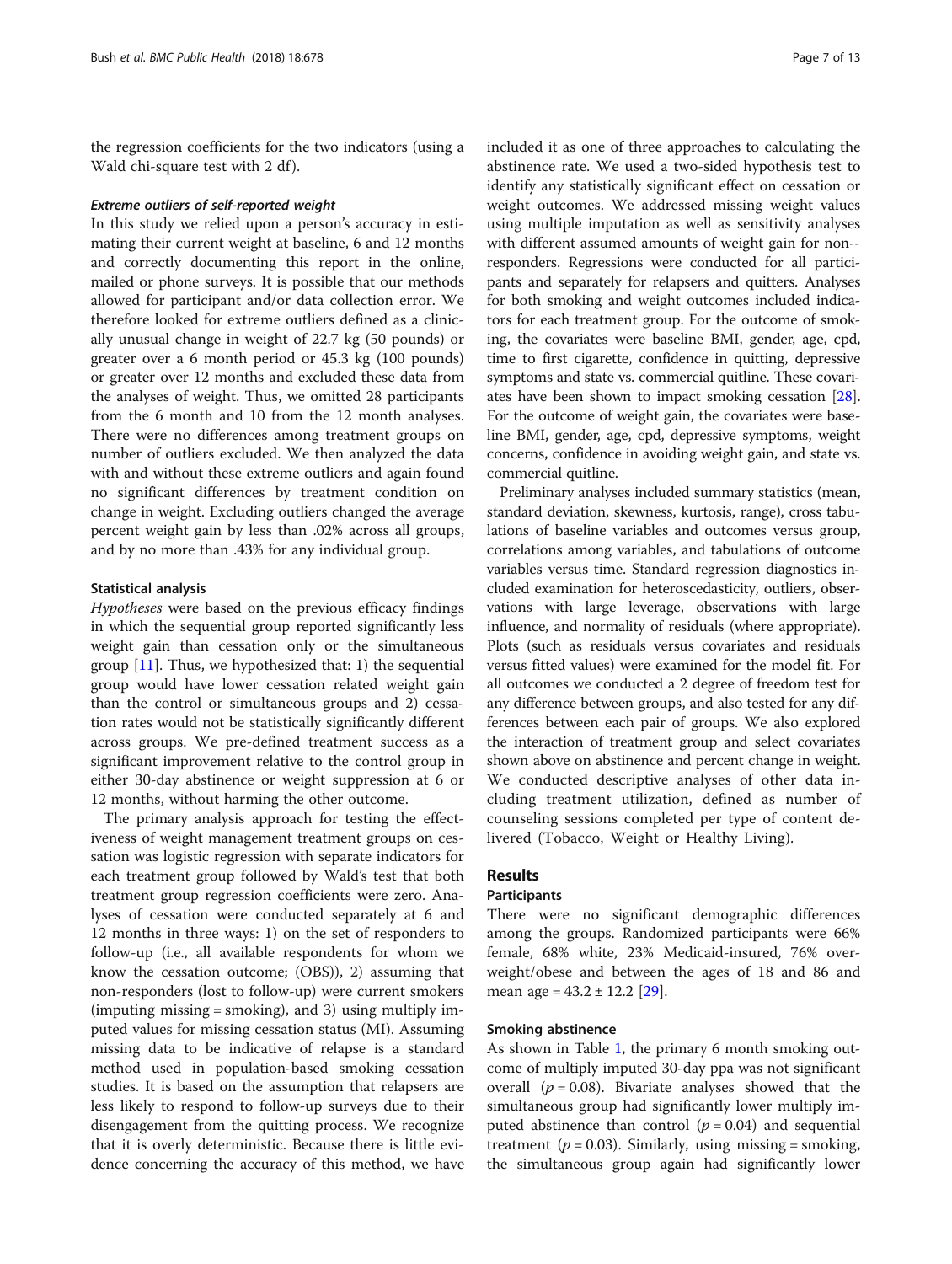<span id="page-7-0"></span>Table 1 30-day point prevalent abstinence at 6 months and 12 months by treatment group

|                                 | Control $N = 840$ | Sequential $N = 849$ | Simultaneous $N = 839$ | Weight management treatment vs<br>control: Wald's X2; p-value |
|---------------------------------|-------------------|----------------------|------------------------|---------------------------------------------------------------|
| 6-month outcomes                |                   |                      |                        |                                                               |
| % abstinent (Multiply Imputed)  | 44.9              | 48.3                 | 40.3                   | 2.94; $p = 0.08^a$                                            |
| % abstinent (Missing = Smoking) | 24.4              | 23.8                 | 19.2                   | 7.84; $p = 0.02^b$                                            |
| 12-month outcomes               |                   |                      |                        |                                                               |
| % abstinent (Multiply Imputed)  | 46.0              | 46.3                 | 40.7                   | 1.83, $p = 0.16^{\circ}$                                      |
| % abstinent (Missing = Smoking) | 28.2              | 26.9                 | 24.1                   | 3.89, $p = 0.14$                                              |

There was a statistically significant difference between the simultaneous and control groups ( $p = 0.036$ ) and between simultaneous and sequential ( $p = 0.032$ ). By there was a statistically significant difference between t  $b$ There was a statistically significant difference between the simultaneous and sequential groups ( $p = 0.024$ ) and between the simultaneous and control groups  $(p = 0.01)$ 

<sup>c</sup>Simultaneous group was significantly different from controls ( $p = 0.039$ )

abstinence than the other two groups ( $p = 0.02$ ). For the 12 month follow-up, the analysis using multiply imputed data continued to show reduced abstinence for the simultaneous group as compared to cessation only controls  $(p = 0.04)$ . Not shown are the non-significant treatment effects in the observed abstinent rates. At 6 months, abstinence rates were 52.7; 53.7, and 47.2 for control, sequential and simultaneous treatments,  $p = 0.18$ . At 12 months, abstinence rates were 47.8, 46.5, and 42.6 for control, sequential and simultaneous treatments,  $p = 0.24$ . Analyses of the interaction of treatment group with various covariates on 30-day abstinence at 6 months showed that the only statistically significant interaction was for the sequential group with baseline BMI ( $p = 0.05$ ) indicating that those with higher BMI were less likely to quit. At 12 months, the only statistically significant interaction effects were for: 1) the sequential group with baseline BMI,  $(p = 0.05)$  on 30-day observed abstinence; and 2) the simultaneous group with time to first cigarette after waking ( $p = 0.005$ ). Thus, for the sequential group, those with higher BMI had lower quit rates and for the simultaneous group, those who were more addicted (earlier time to first cigarette) were less likely to quit smoking. However, these interactions were not significant based on multiple imputation analyses.

#### Smoking reduction among continuing smokers

There were no significant treatment differences on change in the amount smoked from baseline to 6 or 12 months. The mean (sd) reduction in cpd among continuing smokers was 8.9 (9.5) at 6 months and 7.9 (9.5) at 12 months.

## Weight change

Table [2](#page-8-0) shows the mean (sd) change in weight in kgs from baseline to 6 or 12 months for each treatment group. Results indicate no significant difference between groups on change in weight, even among those who had quit smoking. Findings were similar for absolute weight change and percent weight change from baseline to follow-up, and analyses controlling for covariates confirmed these findings.

The wide variability in amount of weight change is depicted by the large standard deviations and standard errors shown in the tables. Change in weight from baseline to follow-up (excluding weight outliers) ranged from a 20.4 kg loss to a 20.4 kg gain at 6 months and from a 40.8 kg loss to a 44.9 kg gain at 12 months. At 6 months,  $14\%$  lost  $> 4.5$  kgs and 23% gained > 4.5 kgs. At 12 months 19% lost > 4.5 kgs and  $26\%$  gained  $> 4.5$  kgs.

#### Satisfaction

Ratings of satisfaction with the quitline and satisfaction with study participation were high (mean > 5.1 on a 6 point Likert scale). Although analyses using all available data showed no group differences at 6 or 12 months, multiply imputed data including those with missing data at 12 months showed greater satisfaction with the quitline for the sequential group as compared to the simultaneous group (mean 5.3 vs. 5.1;  $p = 0.003$ ) and compared with the cessation only controls (mean = 5.3 vs. 5.1;  $p = 0.02$ ). Similarly, analyses of multiply imputed data at 12 months, showed the sequential group to be more satisfied with their study participation than the simultaneous group  $(\text{mean} = 5.3 \text{ vs. } 5.1; p = 0.01).$ 

## Treatment receipt

Total number of calls completed varied by group, 4.2 (control group), 3.8 (sequential group), 3.8 (simultaneous group). A greater number of calls completed was a significant predictor of better cessation rates at 6 months ( $p < 0.001$ ). For every additional call completed, participants were 56–81% more likely to be quit at 6 months (adjusting for total number of minutes and web logins). Total calls was not a statistically significant predictor of percent weight change at 6 months, but was a significant predictor of percent weight change at 12 months [0.173% [0.030–0.315%),  $p = .02$ ] indicating an increase in weight per call completed (possibly related to the increased chance of cessation per additional call). Total calls involving weight was not a statistically significant predictor of percent weight change at 6 or 12 months (Table [3](#page-8-0)).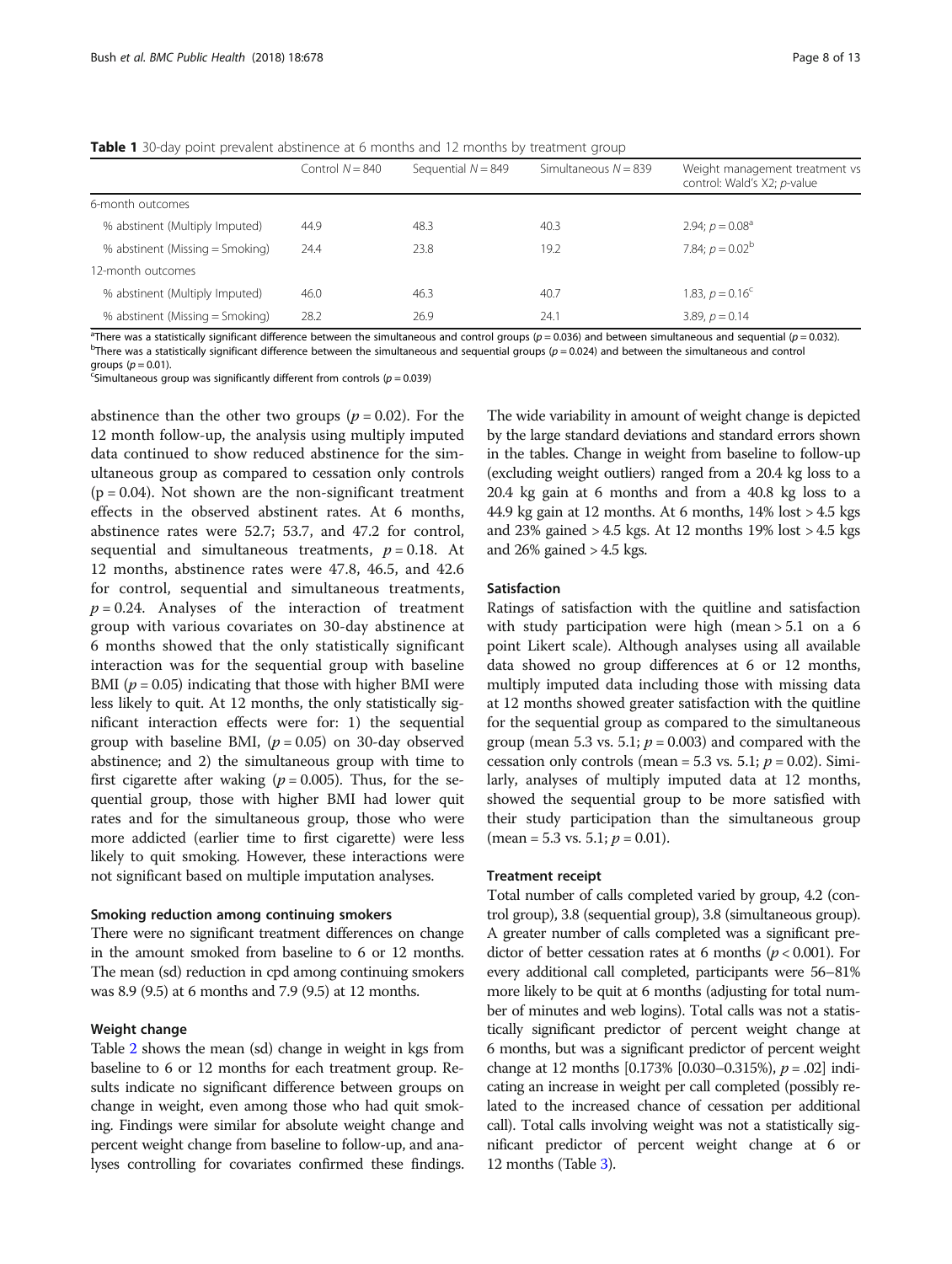<span id="page-8-0"></span>Table 2 Calculated change in weight in kgs at 6 and 12 months (excluding outliers)<sup>a</sup>

|                                                      | Control $N = 369$   | Sequential $N = 338$    | Simultaneous $N = 312$   | <b>Statistics</b>                  |
|------------------------------------------------------|---------------------|-------------------------|--------------------------|------------------------------------|
| 6-month outcomes                                     |                     |                         |                          |                                    |
| Mean (sd), se (Multiply Imputed) $n = 2374$          | $-0.22$ (6.9), 0.39 | $0.75$ $(7.8)$ , $0.41$ | $0.004$ $(7.5)$ , $0.38$ | $F(2, 106) = 1.52; p = 0.22$       |
| Mean (sd), se (completers) $n = 1019$                | 0.11(5.4), 0.28     | $0.60$ (5.99), 0.23     | 0.19(5.5), 0.31          | $F(2, 1016 = 0.75; p = 0.47)$      |
| Mean (sd), se (among abstinent $n = 521$             | 0.35(5.8), 0.42     | 0.56(6.2), 0.46         | 0.45(6.0), 0.49          | $F(2, 518) = 0.06$ , $p = 0.94$    |
| 12-month outcomes                                    |                     |                         |                          |                                    |
| Multiple imputation: Mean (sd), se (all $n = 2520$ ) | $-0.22$ (9.2), 0.40 | 0.41(9.4), 0.40         | 0.40(7.9), 0.36          | $F2(2, 264) = 0.87$ ; $p = 0.42$   |
| Mean (sd), se (completers) $n = 1399$                | $-0.18$ (8.4), 0.38 | 0.34(8.2), 0.38         | 0.27(7.4), 0.34          | $F(2, 1396) = 0.58$ , $p = 0.56$ . |
| Mean (sd), se (among abstinent $n = 628$             | $-0.38$ (9.7), 0.65 | $0.44$ (9.7), $0.63$    | 0.40(8.2), 0.59          | $F(2, 625) = 0.57; p = 0.57$       |

<sup>a</sup>sd = standard deviation; se = standard error

Note: at 6 months 13.9% lost > 4.5 kg and 23.3% gained > 4.5 kg

Also, for multiple imputation the df is completely different than the number of observations Note: at 12 months 19% lost > 4.5 kg and 26% gained > 4.5 kg

## **Discussion**

In this trial, we found that neither cessation nor weight change was improved by adding telephone weight management counseling to smoking cessation either sequentially or simultaneously, as compared to tobacco treatment alone. However, simultaneously adding weight management to cessation counseling reduced tobacco cessation in multiply imputed data. Others have suggested a potential undermining effect on tobacco abstinence when smoking cessation treatment simultaneously addresses both quitting smoking and preventing weight gain [\[30\]](#page-12-0). Findings of our current quitline effectiveness trial lend support to that cautionary note. It is plausible that key messages for assisting smokers with quitting tobacco were somewhat obscured by the added weight control intervention. Treatment fatigue could be another factor. The simultaneous group may have experienced a differential burden by having to concentrate on changing two difficult behaviors at the same time.

Our trial partially replicated findings from the prior efficacy trial conducted by Spring et al. (2004) in the respect that clinical outcomes were better for sequential than simultaneous treatment. In the Spring et al. (2004) study, however, the weight outcome showed an advantage for sequential treatment, whereas quit rates were comparable across all treatments. In the Spring et al. (2004) trial, reduced attendance and greater self-imposed treatment priorities for simultaneous treatment relative to cessation only and sequential treatments were the only evidence to suggest that simultaneous treatment imposed relatively greater burden than the other treatment conditions. In the present study, in contrast, poorer abstinence outcome in the simultaneous intervention condition showed them to be disadvantaged relative to the other groups. Also, whereas the Spring et al. (2004) study found a relative advantage favoring sequential treatment over simultaneous or control treatment for the weight outcome, no difference in weight change was observed among the treatment groups in the present study.

While the survey response rates at 6 months in the current study (43–49% across groups) were higher than response rates in the Spring et al. (2004) study at 9 months (37.5% across all groups), quit rates coding missing = smoking were comparable: 19–24.4% self-reported abstinence in the current study and 18–21% bioverified abstinence in the Spring et al. (2004) study. Both were higher than the 10–14% quit rate for the standard quitline [\[15](#page-11-0), [31](#page-12-0)] and the 17.7% quit rates reported in our prior quitline studies [[10,](#page-11-0) [32](#page-12-0)]. The observed 6 month (survey responder) quit rates in the current study (47–53.7%) were also higher than the observed quit rates from

**Table 3** Participation rates: Mean (sd), range in number of calls completed, by Group

| Mean(sd) se range                 | Control $N = 840$            | Sequential, $n = 849$        | Simultaneous $n = 839$        | $P$ values                                         |  |
|-----------------------------------|------------------------------|------------------------------|-------------------------------|----------------------------------------------------|--|
| Total Tobacco                     | 2.83 (1.62) 0.06<br>$0 - 8$  | 2.81(1.6)0.06<br>$0 - 10$    | 2.56 (1.65) 0.06<br>$() - 14$ | $F(2, 2525) = 7.23$ ;<br>$p = 0.0007$ <sup>a</sup> |  |
| Total Weight                      |                              | 0.94(1.54)0.05<br>$0 - 7$    | 2.33 (1.52) 0.05<br>0-6       | $F(1,1686) = 349.0$<br>$p < 0.0001^{\circ}$        |  |
| Total healthy living              | 1.33 (1.82) 0.06<br>$0 - 5$  |                              | 1.05 (1.67) 0.06<br>$0 - 5$   | $F(1,1679) = 11.02$<br>$p = 0.0009^{\circ}$        |  |
| Total Calls <sup>d</sup><br>Range | 4.16 (3.18) 0.11<br>$0 - 13$ | 3.75 (2.81) 0.10<br>$0 - 15$ | 3.83 (3.19) 0.11<br>$0 - 15$  | $F(2,2525) = 4.25$ ;<br>$p = 0.014$                |  |
|                                   |                              |                              |                               |                                                    |  |

<sup>a</sup>There was a statistically significant difference between the simultaneous and sequential group;  $p = 0.001$ <br><sup>bei</sup>multaneous ys sequential

<sup>b</sup>Simultaneous vs. sequential

<sup>c</sup>Control vs. simultaneous

<sup>d</sup>Includes scheduled calls and participant initiated additional calls and healthy living calls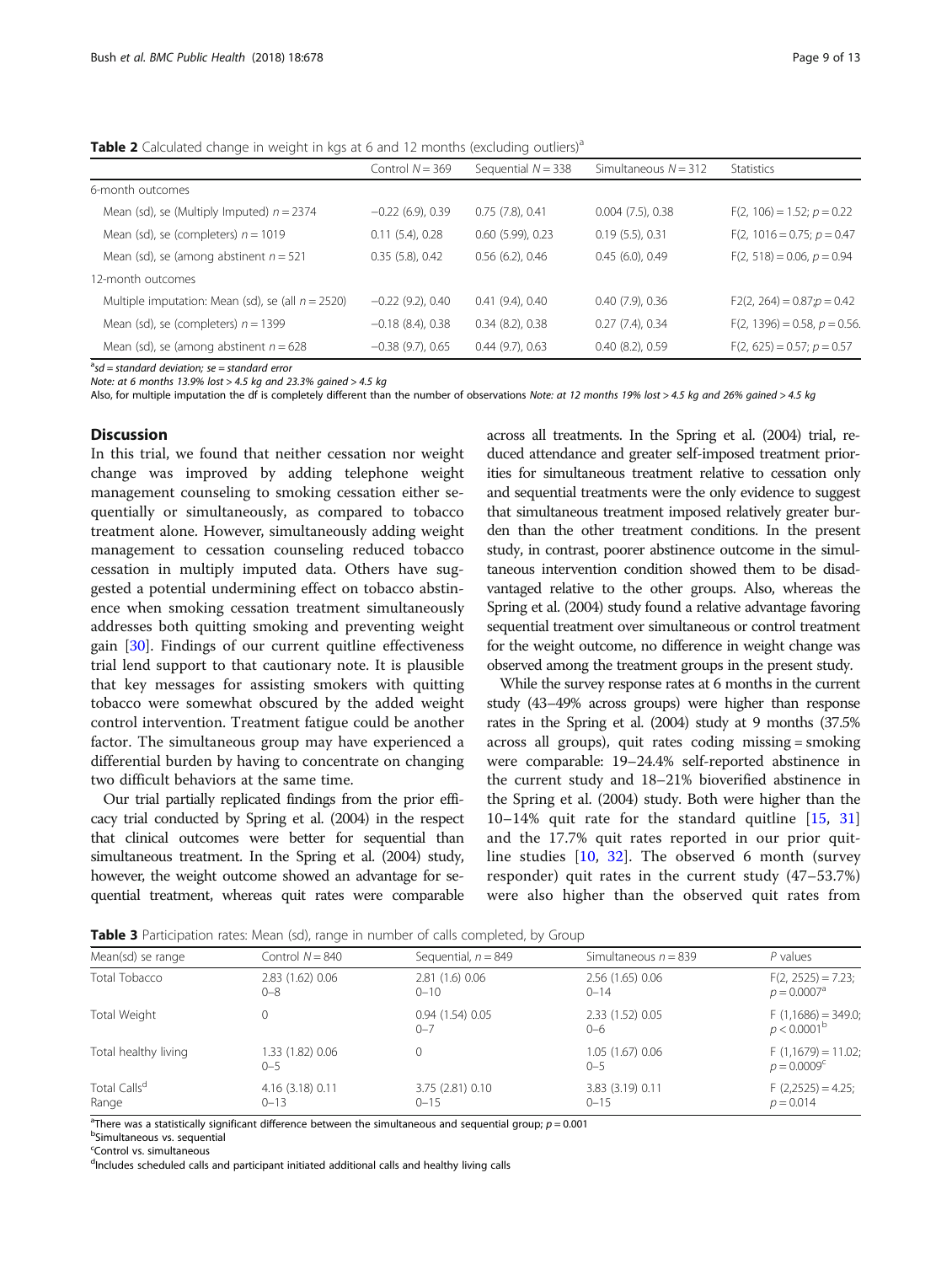our two prior quitline studies (33.3% and 32–43%) [[10,](#page-11-0) [32\]](#page-12-0). The number of standard quitline counseling sessions (calls 1–5) completed in the current study (2.56–2.83) were also higher than in prior quitline studies (1.66–2.21 calls); [[10](#page-11-0), [32](#page-12-0)]. Thus, we believe that overall, the study groups were not harmed by the interventions and in fact may have benefited from participation.

Our inability to fully replicate intervention effects described by Spring et al. (2004) could reflect difficulties in adequately implementing the sequential treatment condition, which disproportionately reduced the dose of weight management treatment given to that treatment group, perhaps preventing an adequate trial of the sequential treatment condition. The Spring et al. (2004) trial may have averted that implementation difficulty by providing a free 16 week tobacco cessation program and free meal replacement products to the simultaneous and sequential groups – functionally creating a delayed incentive that sequentially treated participants could not obtain unless they attended the delayed weight management treatment sessions.

The absence of a differential treatment effect on weight gain in the current study, as compared to the Spring et al. (2004) study may reflect floor effects arising from a lack of weight gain in any treatment group, including the controls. In fact, contrary to findings from prior smoking cessation trials, we found no significant differences in weight change among those who said they had quit and those who said they continued to smoke. Moreover, the mean change in self-reported weight gain among abstainers ranged from  $0.35 \pm 5.4$  kg to  $0.56 \pm 1.5$ 5.9 kg across groups, which is less than the average directly measured weight gain observed in Spring's trial (2.2–3.4 kg) and our prior two quitline studies using self-reported weight change:  $3.1 \pm 1.7$  kg); [\[32](#page-12-0)] and 0.25  $± 8.3 kg (controls); -0.5 ± 7.8 kg (weight concerns inter$ vention) [[10](#page-11-0)]. Importantly, rather than focusing on calorie regulation, the weight intervention used in the Bush et al. (2012) Weight Concerns study promoted healthy food choices and addressed excessive worry about gaining weight, replicating a prior weight concern intervention implemented by Perkins et al. [[9\]](#page-11-0).

The small weight gains reported by smokers in the present study could reflect measurement error or demand characteristics associated with the use of self-reported assessment of weight in a clinical trial that has weight as an outcome. Although plausible, several factors argue against that interpretation. First, there were no differences among treatment groups on the weight outcome, even though demand characteristics would be expected to bias the weight gain estimates downward more for the simultaneous and sequential weight treatments than for the cessation only treatment that did not address weight. Second, our results are consistent with a few recent studies which also

reported relatively modest weight gain among smokers. For example, Scherr et al. (2015) found that 51% of those who quit for at least 24 months showed no significant change in weight (0.40 kg;  $SD \pm 2.99$  kg). The TARGIT study, a recent efficacy trial testing combined tobacco and weight management treatments also found no significant intervention effects or differences on tobacco abstinence or weight gain. Controls gained an average of 1.45 kg; the intervention group gained an average of 0.32 kg [[33](#page-12-0)]. The weight gain reported in the Spring et al.. (2004) trial is more consistent with prior studies. Results from the Framingham Offspring Study used statistical modeling and showed that 13% of recent quitters gained more than 10 kg and that the average change in weight was 2.7 kg [[34](#page-12-0)]. While Lycett et al. [\[5\]](#page-11-0) found that post cessation weight gain averaged 8.79 kg over 8 years, results from a systematic review of 62 studies showed that the average weight gain among successful quitters was 4.67 kg at 12 months [[35\]](#page-12-0). It is possible that demographic and intervention differences contributed to variation between the present results and those of the prior efficacy trial (Spring et al. 2004). Spring et al. 2004 enrolled more African Americans (31% vs our 25%) and 100% were female compared with 66% in the present study. The mean BMI in the prior study also was slightly lower (mean = 27) than in our sample (mean = 30). Although we delivered similar treatment components (tobacco cessation counseling and weight management) as in the Spring et al. (2004) study, we adapted them for a more resource-limited real-world context (e.g. by not providing free meal replacements, decreasing the number of treatment sessions, reducing the length of treatment sessions and making treatment individual- instead of group-based).

### Limitations and strengths

We did not exclude smokers who were of normal BMI since our prior quitline study found that baseline BMI was not a significant predictor of success in quitting tobacco [[32](#page-12-0)]. Study participants were smokers seeking services from state or commercial quitlines and might not be representative of smokers who have not sought cessation treatment or those using other forms of cessation support. Given that this was an effectiveness trial within a real-world setting, the population was very similar to the quitline population. Like the general quitline population, study participants utilized only about half of the standard 5-call tobacco cessation calls offered, and call completion was a predictor of smoking cessation [\[31,](#page-12-0) [36,](#page-12-0) [37\]](#page-12-0). Low call completion continues to present challenges in treatment delivery. Another limitation of this study is our implementation problem which stemmed from the fact that the number of coaches trained to deliver tobacco is much larger than the number of coaches trained to deliver weight content. That, and the unforeseen influx of other business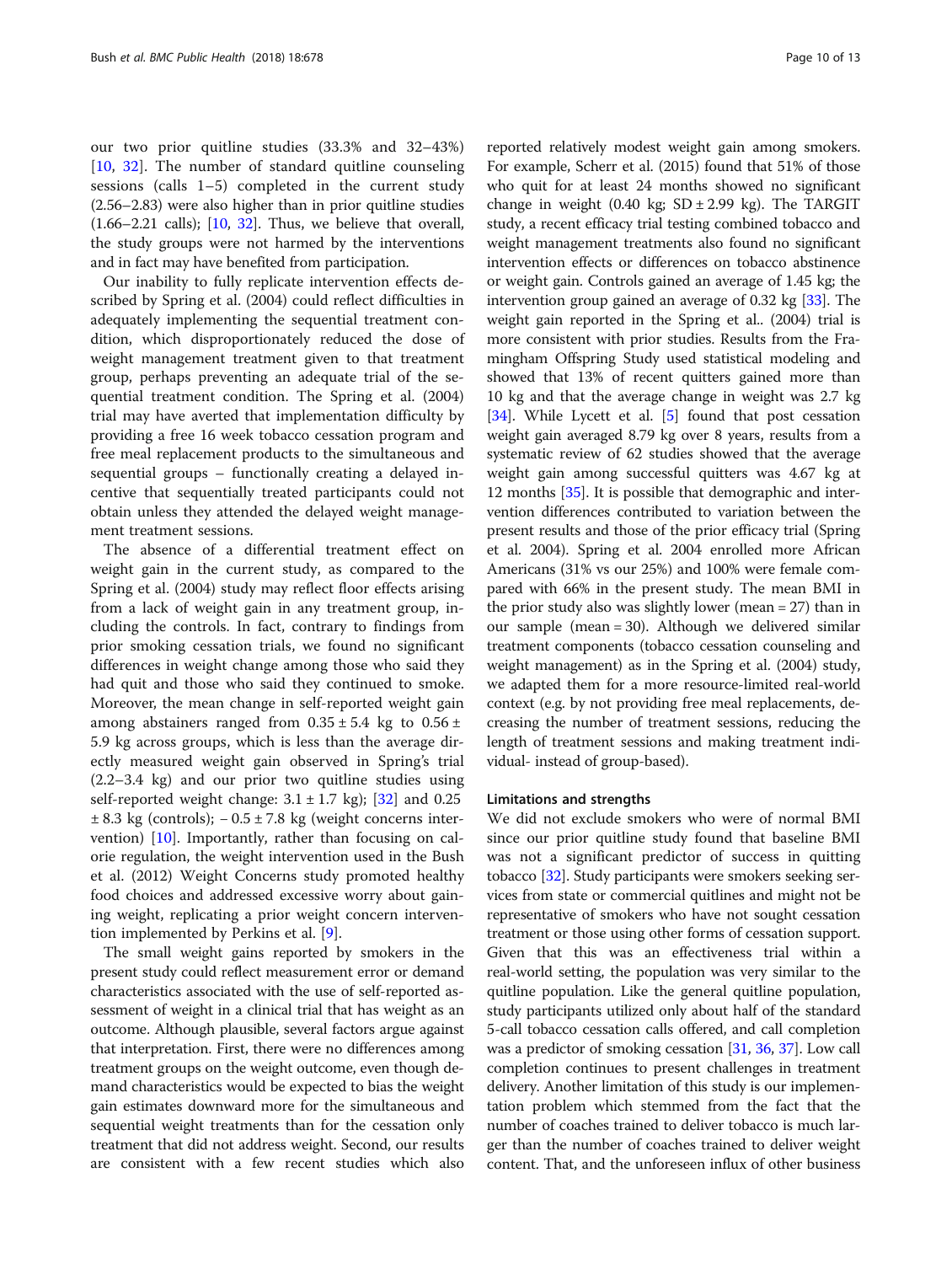programs utilizing coaches trained on weight, caused limited availability of weight coaches which delayed delivery of the simultaneous Tobacco + Weight intervention calls (Calls 1–5) and the Sequential Weight only calls (Calls 6–10). On average it took longer between the initiation of Call 1 and completion of Call 5 for the simultaneous group, compared to the other two groups. Similarly, the delay in getting a call from a weight coach may have resulted in less exposure to the weight management treatment than expected for the sequential group because of the increased risk of drop out as the time between calls increased. Because of the lower response rate at 6 months for the simultaneous group and the sequential group receiving less weight management treatment than expected, the combined treatment groups no longer represented just the effect of weight management treatment (either sequential or simultaneous); it also represented the effect of implementation problems. Although there was a common cause (limited availability of coaches trained to deliver weight content), the effects were different on the two treatment groups due to the different scheduling of smoking and weight management calls. This raised significant issues with regard to interpreting a combined treatment effect. Consequently, we modified the analyses by allowing each treatment effect to be separately estimated.

Another potential limitation is that data on smoking and weight were self-reported without verification by direct objective measurement. Although biochemical validation of smoking is ideal, self-reported smoking is consistent with standard measures used for population-based interventions. Evidence suggests false reporting is minimal for low-intensity interventions with no face-to-face contact [[38](#page-12-0), [39](#page-12-0)]. Regarding the use of self-reported weight, the literature indicates that people tend to consistently underestimate their weight and their weight gain across time points, with underestimation disproportionately greater among the more overweight/obese [\[40\]](#page-12-0). Systematic under reporting of weight could explain the lower reported weight gains across groups in our study. To address these problems, we asked participants their current weight at baseline and follow up and used this data to calculate the weight gain using their self-reported weights. If participants consistently underestimate their weight by 10 pounds (4.5 kg), at baseline, 6 months and at 12 months, their calculated weight gain from baseline to 6 months or 12 months will still be correct (since the biases cancel). Regardless, it is possible that the bias could be heightened for the simultaneous and sequential groups compared with cessation only controls. Use of self-reported weights could have contributed to the large standard deviations in weight outcomes (shown in Table [2\)](#page-8-0) and this could potentially undermine the reliability of our results. Although directly measured weights are ideal, we chose to collect self-reported weight by phone for three reasons. First, this mode of measurement is consistent with how users interact with a telephone quitline. Second, provision of wireless scales that could convey objective weight data would have been prohibitively expensive. Third, requiring participants to attend a clinic to obtain measured height, weight and smoking status would introduce respondent burden that would presumably decrease participation rates and make the enrolled sample less representative.

# Conclusions

This study addresses an important public health issue and provides new data suggesting that adding weight control to cessation treatment simultaneously may adversely impact quit rates. Importantly, all groups had better quit rates than what has been observed in the standard quitline. Whether administering weight control intervention sequentially, after smoking cessation, could optimize both tobacco abstinence and weight control cannot be inferred from the present study. The sequential treatment could not be successfully implemented because few participants remained engaged in treatment. This trial contributes to the science of tobacco treatment by describing quit rates and cessation related change in weight among male and female smokers seeking treatment through a telephone tobacco quitline, two thirds of whom were also offered weight management counseling. The trial demonstrates the importance as well as the difficulty of translating complex, costly behavior treatments into a real world setting.

#### Abbreviations

BMI: Body Mass Index; Cpd: Cigarettes per day; Kg: Kilogram; MI: Multiple imputation; multiply imputed; NRT: Nicotine replacement therapy; OBS: Observed; SD: Standard deviation; SE: Standard error

#### Acknowledgments

The authors thank the study participants, and the participating quitlines and employers for allowing the trial to be conducted with their enrollees. The authors gratefully acknowledge the efforts of Alere Wellbeing's service delivery staff, the clinical teams and the support staff from both the tobacco treatment groups and the weight management teams.

#### Funding

This work was supported solely by funding from the National Institutes of Drug Addiction NIDA (RO1DA31147). The content is solely the responsibility of the authors and does not necessarily represent the official views of the National Institutes of Health.

#### Availability of data and materials

Please contact the primary author.

## Authors' contributions

TB, the PI, and BS, Co-PI, conceptualized the study and obtained funding. TB provided oversight over all elements of the grant submission and implementation. She collaborated with authors on the design, methodology, implementation and dissemination of findings. BS worked with TB, JL, KW and HJ to translate and implement her prior efficacy trial of a similar treatment to increase its population reach. She collaborated on study protocols, developing the trial design and analytic protocol, collaborated on overseeing trial implementation, and reviewed and edited all versions of the paper. JL co-developed the Weight Talk® intervention and worked with the study team to translate the more intensive program for delivery within a 5 call program. She contributed to drafts and this final version of the paper. HJ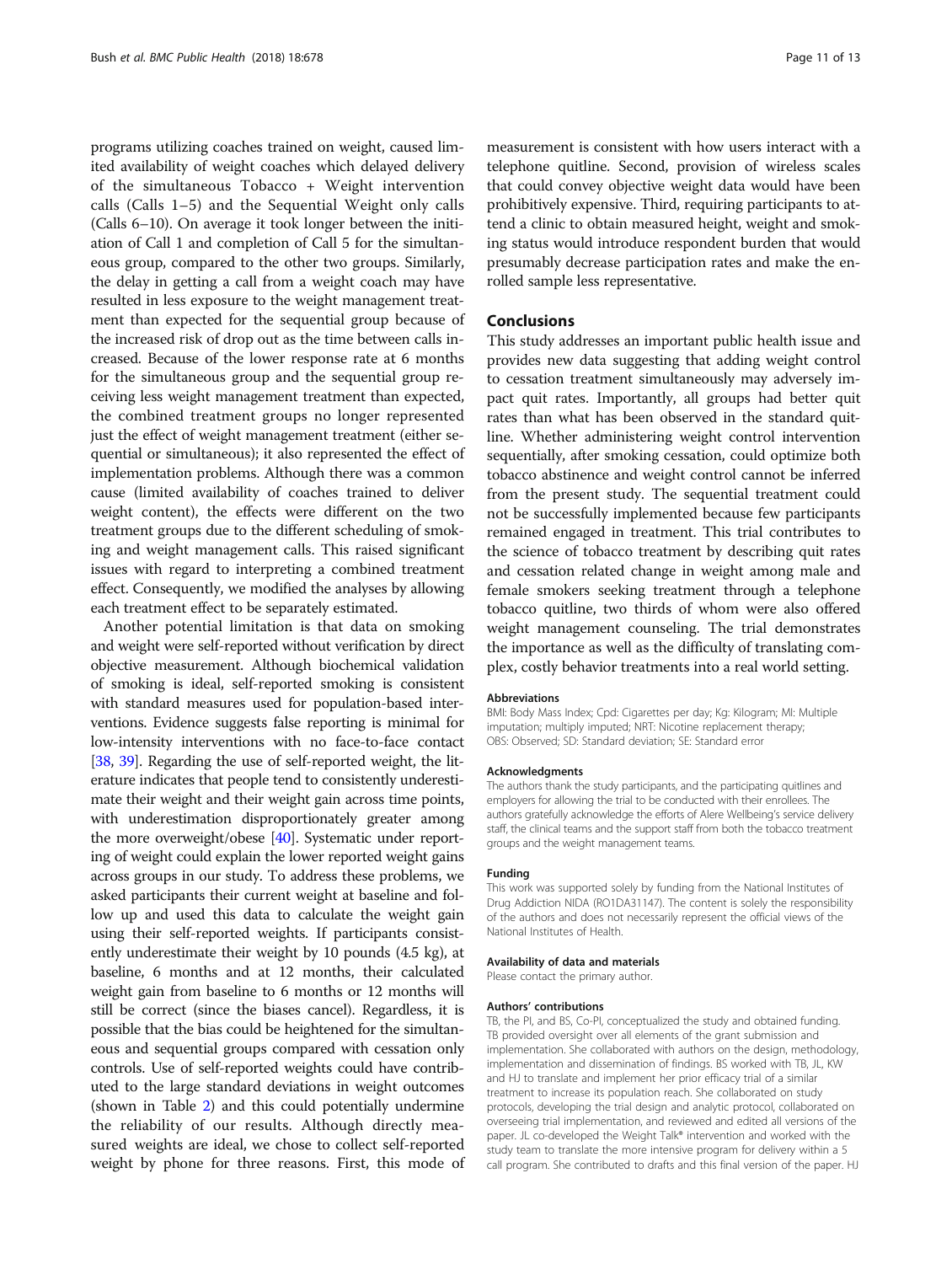<span id="page-11-0"></span>served as the biostatistician for the trial. He collaborated on study design and implementation, led the analytic plans, data cleaning, analysis, and interpretation of the data and made substantial edits and contributions to the manuscript. AJT acted as grant manager and oversaw protocol development, training and implementation and administrative tasks. As clinical director for the tobacco cessation quitline, KW provided oversight of the treatments, participated in study design, data analyses, interpretation of results and dissemination of the study. MT contributed to the interpretation of results and reviewed and provided edits to the revision of the manuscript. All authors have read and approved the final draft of this manuscript.

#### Authors' information

BS conducted the original efficacy trial upon which this study was based. BS has written extensively on the topic of post cessation weight gain, published a seminal review of the literature on combined smoking and weight treatments and also on behavioral weight management interventions. JL was an investigator on the successful and highly influential Diabetes Prevention Program that established a lifestyle intervention was superior to medication in delaying or preventing onset of Type 2diabetes.

#### Ethics approval and consent to participate

The Western Institutional Review Board and the State of Maryland Institutional Review Board – in accordance with the United States legislation gave consent for the study. Participant consent was obtained verbally via the phone and documented by trained staff. The tobacco cessation and weight management programs are overseen by a clinical team at Alere Wellbeing. All study participants were 18 years of age or older. Alere is a HIPAA covered entity and complies with all HIPAA regulations regarding data security.

## Competing interests

The authors at Alere Wellbeing declare that they are employed by Alere Wellbeing (a subsidiary of Optum) which provides tobacco cessation and weight management services to states and commercial clients. They have no other competing interests.

- JL declares that she has no competing interests.
- HJ declares that he has no competing interests.
- BS declares that she has no competing interests.
- MT declares that she has no competing interests.

# Publisher's Note

Springer Nature remains neutral with regard to jurisdictional claims in published maps and institutional affiliations.

#### Author details

<sup>1</sup> Alere Wellbeing (a solely owned subsidiary of Optum), 999 Third Avenue Suite 2000, Seattle, WA 98104-1139, USA. <sup>2</sup>Arivale, Inc and Institute for Systems Biology, Seattle, WA, USA. <sup>3</sup>SRI International, Menlo Park, CA, USA.<br><sup>4</sup>Eciphera School of Medicine, Nerthwestern University Chicago, IL USA. <sup>4</sup>Feinberg School of Medicine, Northwestern University, Chicago, IL, USA. <sup>5</sup>Center for Behavior and Health, Institute for Public Health and Medicine, Feinberg School of Medicine, Northwestern University, Chicago, IL, USA.

## Received: 4 December 2017 Accepted: 17 May 2018 Published online: 31 May 2018

#### References

- 1. Finkelstein EA, Fiebelkorn IC, Wang G. National medical spending attributable to overweight and obesity: how much, and who's paying? Health Aff (Millwood). 2003; Suppl Web Exclusives:W3–219-226
- 2. Freedman DM, Sigurdson AJ, Rajaraman P, Doody MM, Linet MS, Ron E. The mortality risk of smoking and obesity combined. Am J Prev Med. 2006;31:355–62.
- 3. Klesges RC, Klesges LM, Meyers AW. Relationship of smoking status, energy balance, and body weight: analysis of the second National Health and nutrition examination survey. J Consult Clin Psychol. 1991;59:899–905.
- 4. Williamson DF, Madans J, Anda RF, Kleinman JC, Giovino GA, Byers T. Smoking cessation and severity of weight gain in a national cohort. N Engl J Med. 1991;324:739–45.
- Lycett D, Munafo M, Johnstone E, Murphy M, Aveyard P. Associations between weight change over 8 years and baseline body mass index in a cohort of continuing and quitting smokers. Addiction. 2011;106:188–96.
- 6. Aveyard P, Lycett D, Farley A. Managing smoking cessationrelated weight gain. Pol Arch Med Wewn. 2012;122:494–8.
- 7. Koster-Rasmussen R, Permin CA, Siersma V, Henriksen JE, Heitmann BL, Heldgaard PE, de Fine Olivarius N. Back on track-smoking cessation and weight changes over 9 years in a community-based cohort study. Prev Med. 2015;81:320–5.
- 8. Swan GE, Javitz HS, Jack LM, Curry SJ, McAfee T. Heterogeneity in 12-month outcome among female and male smokers. Addiction. 2004;99:237–50.
- Perkins KA, Marcus MD, Levine MD, D'Amico D, Miller A, Broge M, Ashcom J, Shiffman S. Cognitive-behavioral therapy to reduce weight concerns improves smoking cessation outcome in weight-concerned women. J Consult Clin Psychol. 2001;69:604–13.
- 10. Bush T, Levine MD, Beebe LA, Cerutti B, Deprey M, McAfee T, Boeckman L, Zbikowski S. Addressing weight gain in smoking cessation treatment: a randomized controlled trial. Am J Health Promot. 2012;27:94–102.
- 11. Spring B, Pagoto S, Pingitore R, Doran N, Schneider K, Hedeker D. Randomized controlled trial for behavioral smoking and weight control treatment: effect of concurrent versus sequential intervention. J Consult Clin Psychol. 2004;72:785–96.
- 12. Levine MD, Bush T, Magnusson B, Cheng Y, Chen X. Smoking-related weight concerns and obesity: differences among normal weight, overweight, and obese smokers using a telephone tobacco quitline. Nicotine Tob Res. 2013;15:1136–40.
- 13. Bush T, Lovejoy J, Javitz H, Magnusson B, Torres AJ, Mahuna S, Benedict C, Wassum K, Spring B. Comparative effectiveness of adding weight control simultaneously or sequentially to smoking cessation quitlines: study protocol of a randomized controlled trial. BMC Public Health. 2016;16:615.
- 14. Consortium NAQ: A Promising practices report. Quitlines and priority populations: An update on our progress to reach and serve those most impacted by tobacco's harm, 2016. Phoenix, Arizona; 2016.
- 15. Nash CM, Vickerman KA, Kellogg ES, Zbikowski SM. Utilization of a web-based vs integrated phone/web cessation program among 140,000 tobacco users: an evaluation across 10 free state quitlines. J Med Internet Res. 2015;17:e36.
- 16. A clinical practice guideline for treating tobacco use and dependence: 2008 update. A U.S. Public Health Service report. Am J Prev Med. 2008;35:158–76.
- 17. Bandura A. Human agency in social cognitive theory. Am Psychol. 1989;44: 1175–84.
- 18. Marlatt GA: Relapse prevention: theoretical rationale and overview of the model.. GA Marlatt & JR 1985:410–452.
- 19. Eakin EG, Lawler SP, Vandelanotte C, Owen N. Telephone interventions for physical activity and dietary behavior change: a systematic review. Am J Prev Med. 2007;32:419–34.
- 20. King AC, Friedman R, Marcus B, Castro C, Napolitano M, Ahn D, Baker L. Ongoing physical activity advice by humans versus computers: the community health advice by telephone (CHAT) trial. Health Psychol. 2007;26:718–27.
- 21. Perri MG, Limacher MC, Durning PE, Janicke DM, Lutes LD, Bobroff LB, Dale MS, Daniels MJ, Radcliff TA, Martin AD. Extended-care programs for weight management in rural communities: the treatment of obesity in underserved rural settings (TOURS) randomized trial. Arch Intern Med. 2008;168:2347–54.
- 22. Sallit J, Ciccazzo M, Dixon Z. A cognitive-behavioral weight control program improves eating and smoking behaviors in weight-concerned female smokers. J Am Diet Assoc. 2009;109:1398–405.
- 23. Appel LJ, Moore TJ, Obarzanek E, Vollmer WM, Svetkey LP, Sacks FM, Bray GA, Vogt TM, Cutler JA, Windhauser MM, et al. A clinical trial of the effects of dietary patterns on blood pressure. DASH Collaborative Research Group. N Engl J Med. 1997;336:1117–24.
- 24. Physical Activity Guidelines for Americans. (Services USDoHaH ed.; 2008). U.S. Department of Health and Human Services. (2008). Physical Activity Guidelines for Americans. [http://www.health.gov/PAGuidelines/pdf/](http://www.health.gov/PAGuidelines/pdf/paguide.pdf) [paguide.pdf.](http://www.health.gov/PAGuidelines/pdf/paguide.pdf)
- 25. Campbell HS, Ossip-Klein D, Bailey L, Saul J. Minimal dataset for quitlines: a best practice. Tob Control. 2007;16(Suppl 1):i16–20.
- 26. About Adult BMI. Centers for Disease Control and Prevention. [https://www.](https://www.cdc.gov/healthyweight/assessing/bmi/adult_bmi/english_bmi_calculator/bmi_calculator.html) [cdc.gov/healthyweight/assessing/bmi/adult\\_bmi/english\\_bmi\\_calculator/](https://www.cdc.gov/healthyweight/assessing/bmi/adult_bmi/english_bmi_calculator/bmi_calculator.html) [bmi\\_calculator.html](https://www.cdc.gov/healthyweight/assessing/bmi/adult_bmi/english_bmi_calculator/bmi_calculator.html).
- 27. Kroenke K, Spitzer RL, Williams JB, Monahan PO, Lowe B. Anxiety disorders in primary care: prevalence, impairment, comorbidity, and detection. Ann Intern Med. 2007;146:317–25.
- 28. West R, Eden Evins A, Benowitz NL, Russ C, McRae T, Lawrence D, Aubin LS, Krishen A, Maravic MC, Anthenelli RM. Factors associated with the efficacy of smoking cessation treatments and predictors of smoking abstinence in EAGLES. Addiction. 2018. [https://doi.org/10.1111/add.14208.](https://doi.org/10.1111/add.14208) Epub ahead of print.